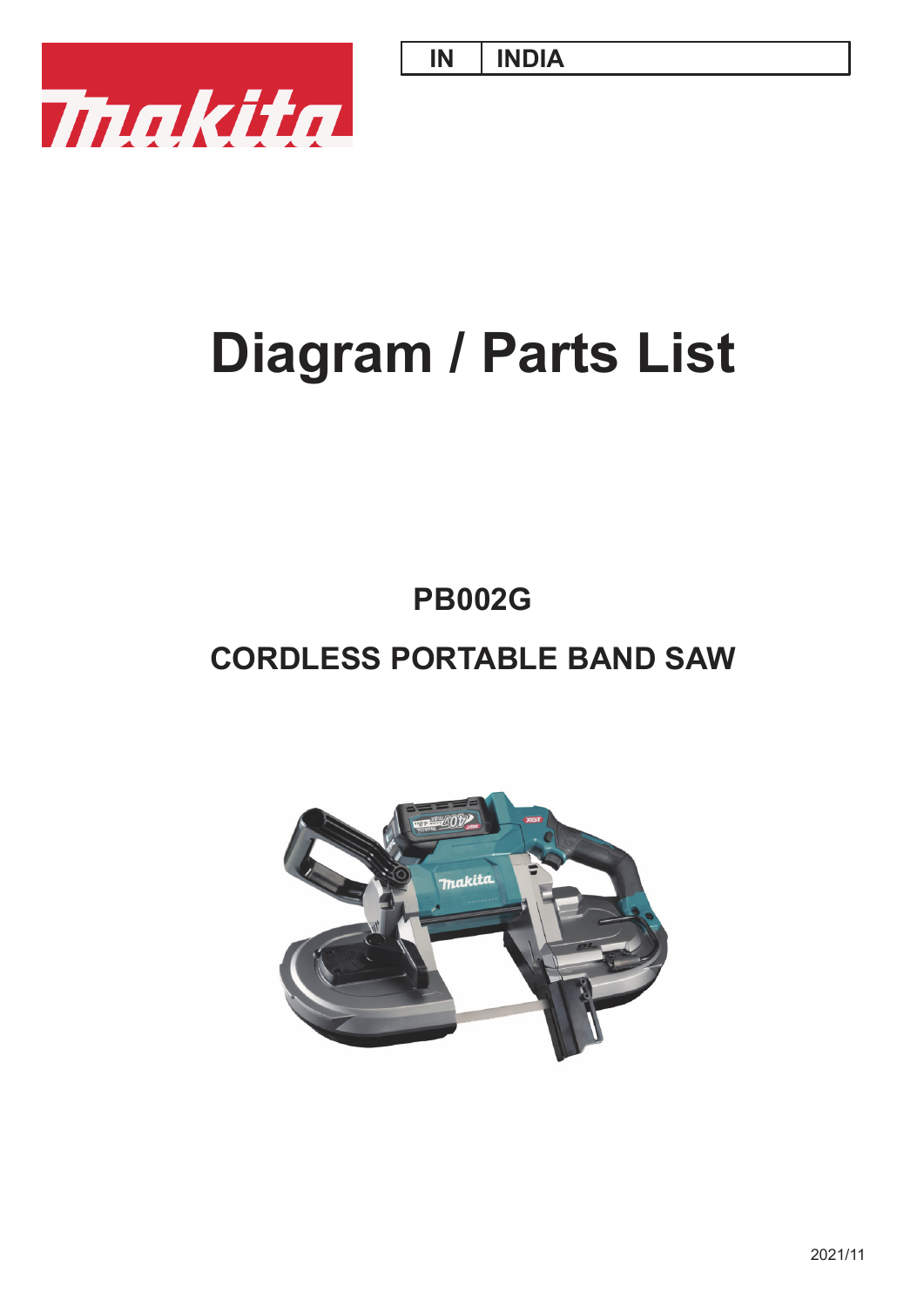(IN) PB002G / CORDLESS PORTABLE BAND SAW

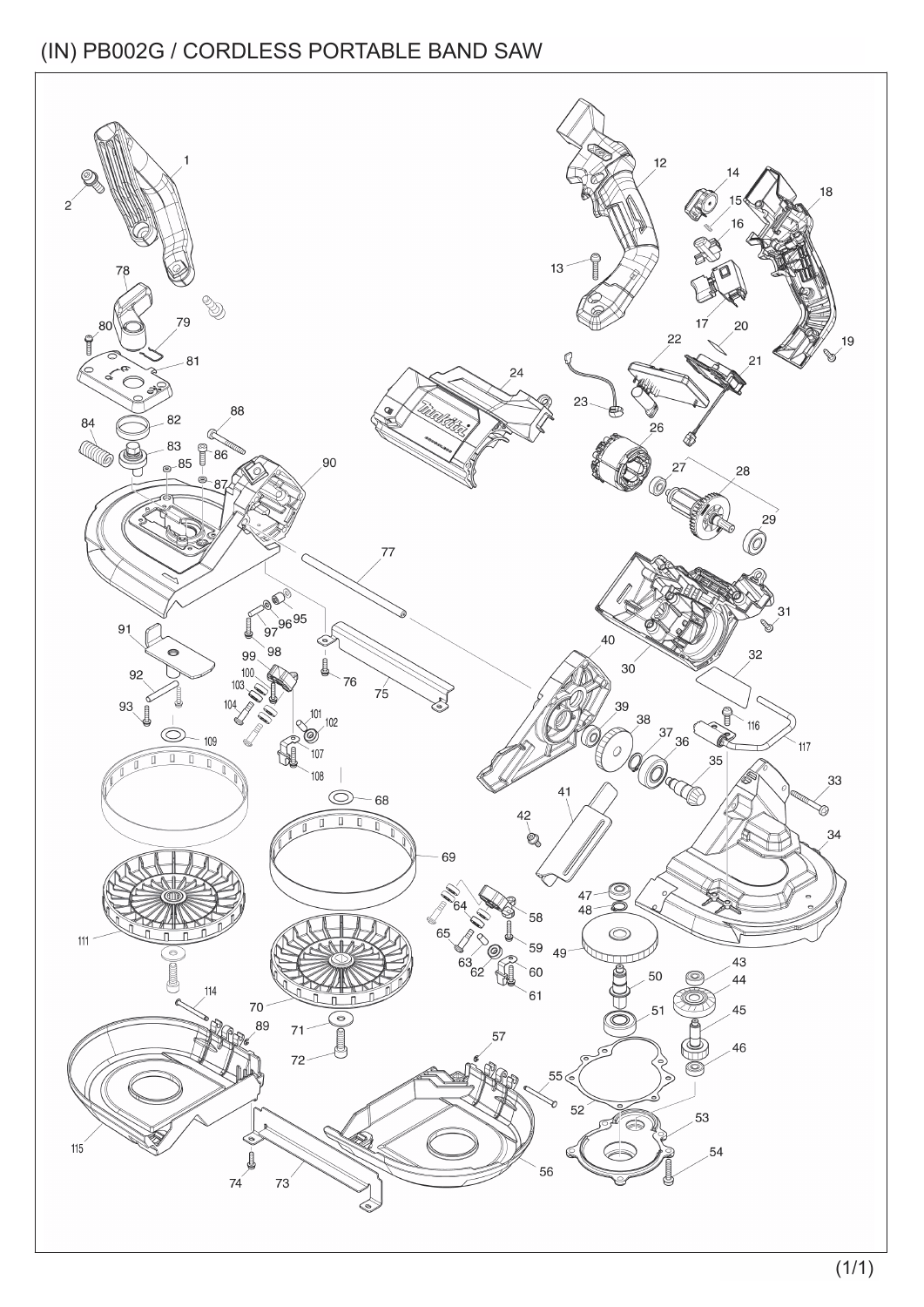#### **PB002G / CORDLESS PORTABLE BAND SAW IN INDIA**

| Item                    |                 | Sub   Parts No.                          | Parts Description                                      | Qty                            | I/C | E/C No. | Close No. Remark               |                                                                                                                                              |
|-------------------------|-----------------|------------------------------------------|--------------------------------------------------------|--------------------------------|-----|---------|--------------------------------|----------------------------------------------------------------------------------------------------------------------------------------------|
| $\overline{001}$        |                 | 273030-6                                 | <b>GRIP</b>                                            | 1                              |     |         |                                |                                                                                                                                              |
| 002                     |                 | 922453-2                                 | HEX.SOCKET HEAD BOLT M8X30                             | $\overline{2}$                 |     |         |                                |                                                                                                                                              |
| $\overline{012}$        |                 | 183V79-9                                 | <b>HANDLE SET</b>                                      | $\mathbf{1}$                   |     |         |                                |                                                                                                                                              |
|                         |                 | C10 8012U4-2                             | <b>XGT LOGO LABEL</b>                                  | 1                              |     |         |                                |                                                                                                                                              |
|                         | D <sub>10</sub> |                                          | <b>INC. 18</b>                                         |                                |     |         |                                |                                                                                                                                              |
| 013<br>$\overline{014}$ |                 | 911243-8<br>620A64-0                     | PAN HEAD SCREW M5X25<br><b>DIAL CURCUIT</b>            | $\overline{2}$<br>$\mathbf{1}$ |     |         |                                |                                                                                                                                              |
| 015                     |                 | 231433-0                                 | <b>COMPRESSION SPRING 4</b>                            | 1                              |     |         |                                |                                                                                                                                              |
| 016                     |                 | 412551-5                                 | LOCK OFF BUTTON                                        | 1                              |     |         |                                |                                                                                                                                              |
| 017                     |                 | 651486-7                                 | SWITCH C3JW-4B-R                                       | $\mathbf{1}$                   |     |         |                                |                                                                                                                                              |
| $\overline{018}$        |                 | 183V79-9                                 | <b>HANDLE SET</b>                                      | $\mathbf 1$                    |     |         |                                |                                                                                                                                              |
|                         |                 | C10 8012U4-2                             | <b>XGT LOGO LABEL</b>                                  | 1                              |     |         |                                |                                                                                                                                              |
|                         | D <sub>10</sub> |                                          | $\overline{\text{INC. 12}}$                            |                                |     |         |                                |                                                                                                                                              |
| $ 019\rangle$           |                 | 265995-6                                 | <b>TAPPING SCREW 4X18</b>                              | 4                              |     |         |                                |                                                                                                                                              |
| 020<br>021              |                 | 8116W3-4<br>632P49-4                     | PB002G SERIAL NO. LABEL<br><b>TERMINAL UNIT</b>        | $\mathbf{1}$<br>1              |     |         |                                |                                                                                                                                              |
| 022                     |                 | 620J36-9                                 | <b>CONTROLLER</b>                                      | $\mathbf{1}$                   |     |         |                                |                                                                                                                                              |
| $\overline{023}$        |                 | 620549-0                                 | <b>LED CIRCUIT</b>                                     | $\mathbf{1}$                   |     |         |                                |                                                                                                                                              |
| $\overline{024}$        |                 | 183V14-7                                 | <b>MOTOR HOUSING SET</b>                               | $\mathbf 1$                    |     |         |                                |                                                                                                                                              |
|                         |                 | C10 263005-3                             | RUBBER PIN 6                                           | $\overline{c}$                 |     |         |                                |                                                                                                                                              |
|                         | D <sub>10</sub> |                                          | <b>INC. 30</b>                                         |                                |     |         |                                |                                                                                                                                              |
| 026                     |                 | 629B03-3                                 | <b>STATOR</b>                                          | $\mathbf 1$                    |     |         |                                |                                                                                                                                              |
| 027                     |                 | 210017-7                                 | <b>BALL BEARING 607DDW</b>                             | $\mathbf 1$                    |     |         |                                |                                                                                                                                              |
| 028                     |                 | 519736-5                                 | ROTOR ASS'Y                                            | 1                              |     |         |                                |                                                                                                                                              |
| 029                     | D <sub>10</sub> | 210141-6                                 | INC. 27,29<br><b>BALL BEARING 6000DDW</b>              | $\mathbf 1$                    |     |         |                                |                                                                                                                                              |
| 030                     |                 | 183V14-7                                 | MOTOR HOUSING SET                                      | $\mathbf{1}$                   |     |         |                                |                                                                                                                                              |
|                         |                 | C <sub>10</sub> 263005-3                 | RUBBER PIN 6                                           | $\overline{\mathbf{c}}$        |     |         |                                |                                                                                                                                              |
|                         | D <sub>10</sub> |                                          | <b>INC. 24</b>                                         |                                |     |         |                                |                                                                                                                                              |
| 031                     |                 | 265995-6                                 | <b>TAPPING SCREW 4X18</b>                              | 4                              |     |         |                                |                                                                                                                                              |
| $\overline{032}$        |                 | 8116V7-9                                 | PB002G NAME PLATE                                      | $\mathbf 1$                    |     |         |                                |                                                                                                                                              |
| 033                     |                 | 266056-5                                 | <b>TAPPING SCREW 5X45</b>                              | 4                              |     |         |                                |                                                                                                                                              |
| 034                     |                 | 141G83-4                                 | REAR FRAME COMPLETE                                    | $\mathbf{1}$                   |     |         |                                |                                                                                                                                              |
|                         |                 | C <sub>10</sub> 263005-3<br>C20 424736-1 | RUBBER PIN 6<br>SPONGE                                 | $\mathbf{1}$<br>$\mathbf{1}$   |     |         |                                |                                                                                                                                              |
| 035                     |                 | 227930-2                                 | SPIRAL BEVEL GEAR 11                                   | $\mathbf{1}$                   |     |         |                                |                                                                                                                                              |
| 036                     |                 | 211487-3                                 | BALL BEARING 6202DDW                                   | 1                              |     |         |                                |                                                                                                                                              |
| 037                     |                 | 961055-9                                 | <b>RETAINING RING S-15</b>                             | $\mathbf{1}$                   |     |         |                                |                                                                                                                                              |
| 038                     |                 | 227934-4                                 | <b>HELICAL GEAR 61</b>                                 | $\mathbf{1}$                   |     |         |                                |                                                                                                                                              |
| 039                     |                 | 210029-0                                 | <b>BALL BEARING 608ZZ</b>                              | 1                              |     |         |                                |                                                                                                                                              |
| 040                     |                 | 141H06-8                                 | <b>GEAR HOUSING COMPLETE</b>                           | $\mathbf{1}$                   |     |         |                                |                                                                                                                                              |
| 041                     |                 | 347940-4                                 | STOPPER PLATE                                          | 1                              |     |         |                                |                                                                                                                                              |
| 042                     |                 | 922224-7<br>210017-7                     | H.S.H.BOLT M5X16 WITH WG<br><b>BALL BEARING 607DDW</b> | $\overline{c}$                 |     |         |                                |                                                                                                                                              |
| 043<br>044              |                 | 227931-0                                 | SPIRAL BEVEL GEAR 29                                   | 1<br>$\mathbf{1}$              |     |         |                                |                                                                                                                                              |
| 045                     |                 | 227932-8                                 | SPUR GEAR 12                                           | $\mathbf{1}$                   |     |         |                                |                                                                                                                                              |
| 046                     |                 | 210017-7                                 | <b>BALL BEARING 607DDW</b>                             | $\mathbf{1}$                   |     |         |                                |                                                                                                                                              |
| 047                     |                 | 210029-0                                 | <b>BALL BEARING 608ZZ</b>                              | 1                              |     |         |                                |                                                                                                                                              |
| 048                     |                 | 961054-1                                 | <b>RETAINING RING S-14</b>                             | 1                              |     |         |                                |                                                                                                                                              |
| 049                     |                 | 227933-6                                 | SPUR GEAR 39                                           | $\mathbf 1$                    |     |         |                                |                                                                                                                                              |
| 050                     |                 | 327947-6                                 | SPINDLE                                                | $\mathbf{1}$                   |     |         |                                |                                                                                                                                              |
| 051<br>052              |                 | 211487-3<br>422845-0                     | BALL BEARING 6202DDW<br><b>GASKET</b>                  | $\mathbf{1}$<br>$\mathbf{1}$   |     |         |                                |                                                                                                                                              |
| 053                     |                 | 312C55-4                                 | <b>BEARING BOX</b>                                     | $\mathbf{1}$                   |     |         |                                |                                                                                                                                              |
| 054                     |                 | 911243-8                                 | PAN HEAD SCREW M5X25                                   | 5                              |     |         |                                |                                                                                                                                              |
| 055                     |                 | 256689-4                                 | PIN <sub>4</sub>                                       | 1                              |     |         |                                |                                                                                                                                              |
| 056                     |                 | 413D72-4                                 | REAR WHEEL COVER                                       | 1                              |     |         |                                |                                                                                                                                              |
| 057                     |                 | 961017-7                                 | STOP RING E-3                                          | $\mathbf{1}$                   |     |         |                                |                                                                                                                                              |
| 058                     |                 | 312C53-8                                 | LOWER HOLDER                                           | $\mathbf{1}$                   |     |         |                                |                                                                                                                                              |
| 059                     |                 | 911138-5                                 | P.H.SCREW M4X20 WITH WR                                | 1                              |     |         |                                |                                                                                                                                              |
| 060                     |                 | 162B33-6                                 | <b>HOOK</b>                                            | $\mathbf{1}$                   |     |         |                                |                                                                                                                                              |
| 061<br>062              |                 | 911138-5<br>210187-2                     | P.H.SCREW M4X20 WITH WR<br><b>BALL BEARING 696ZZ</b>   | $\mathbf{1}$<br>$\mathbf{1}$   |     |         |                                |                                                                                                                                              |
| 063                     |                 | 256033-5                                 | PIN <sub>6</sub>                                       | $\mathbf 1$                    |     |         |                                |                                                                                                                                              |
| 064                     |                 | 210187-2                                 | <b>BALL BEARING 696ZZ</b>                              | 4                              |     |         |                                |                                                                                                                                              |
| B:PB002GM201(H)         |                 |                                          |                                                        |                                |     |         | Interchange<br>O: Yes<br>X: No | <: the new part can be substituted for the current.<br>> : the current part can be substituted for the new.<br>S : Interchangeable as a set. |
|                         |                 |                                          |                                                        |                                |     |         |                                |                                                                                                                                              |